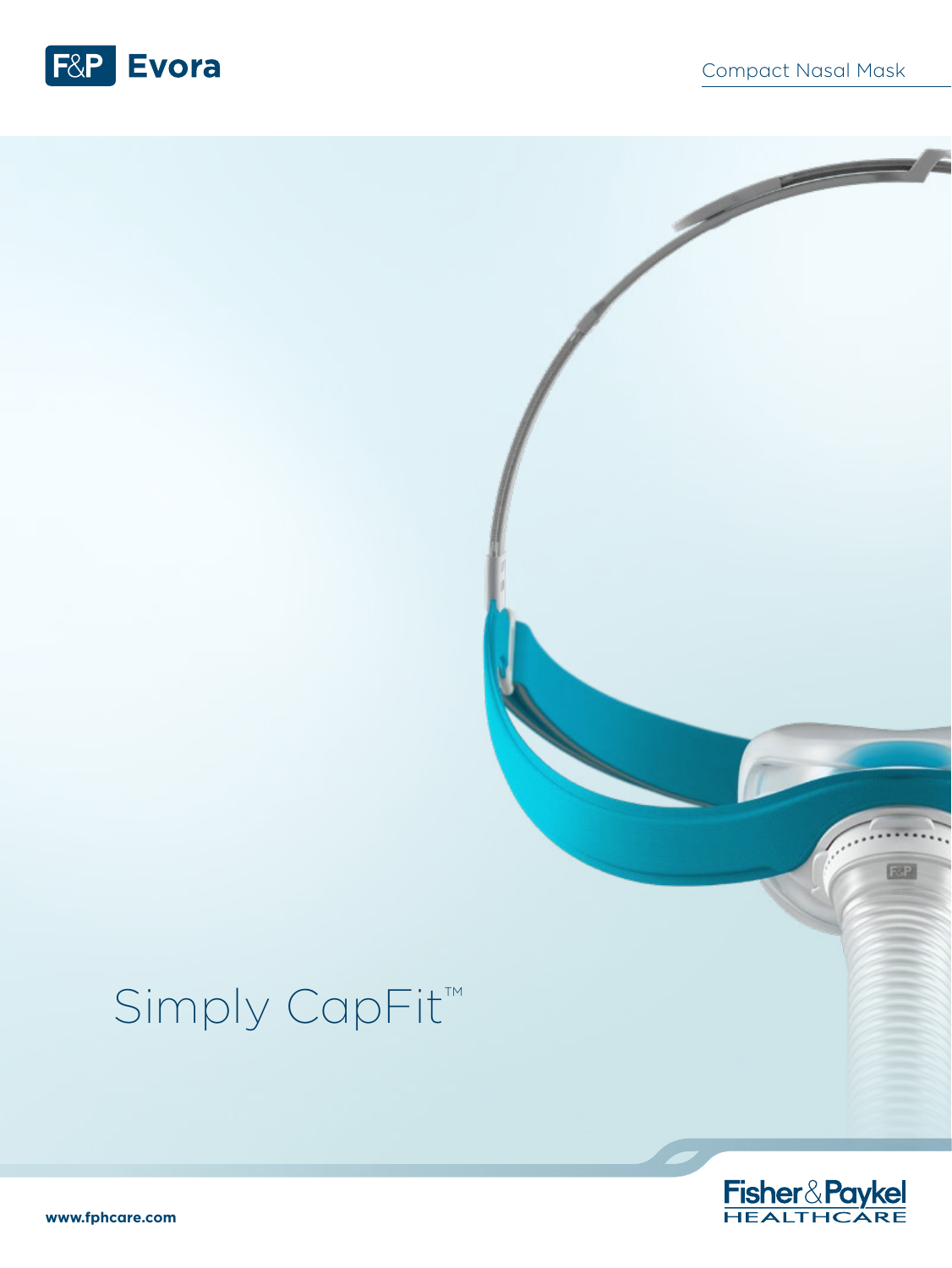

### Just like putting on a cap

Unlike any other mask, F&P Evora<sup>™</sup> incorporates CapFit headgear that has been designed to be put on like a cap – a simple and intuitive movement that patients are familiar with.

> Found Evora simple to take off and put on in the dark.<sup>2</sup>



The headgear structure ensures the seal is presented in the right place every time, making life easy for you and your patients.



simple to fit.<sup>1</sup>

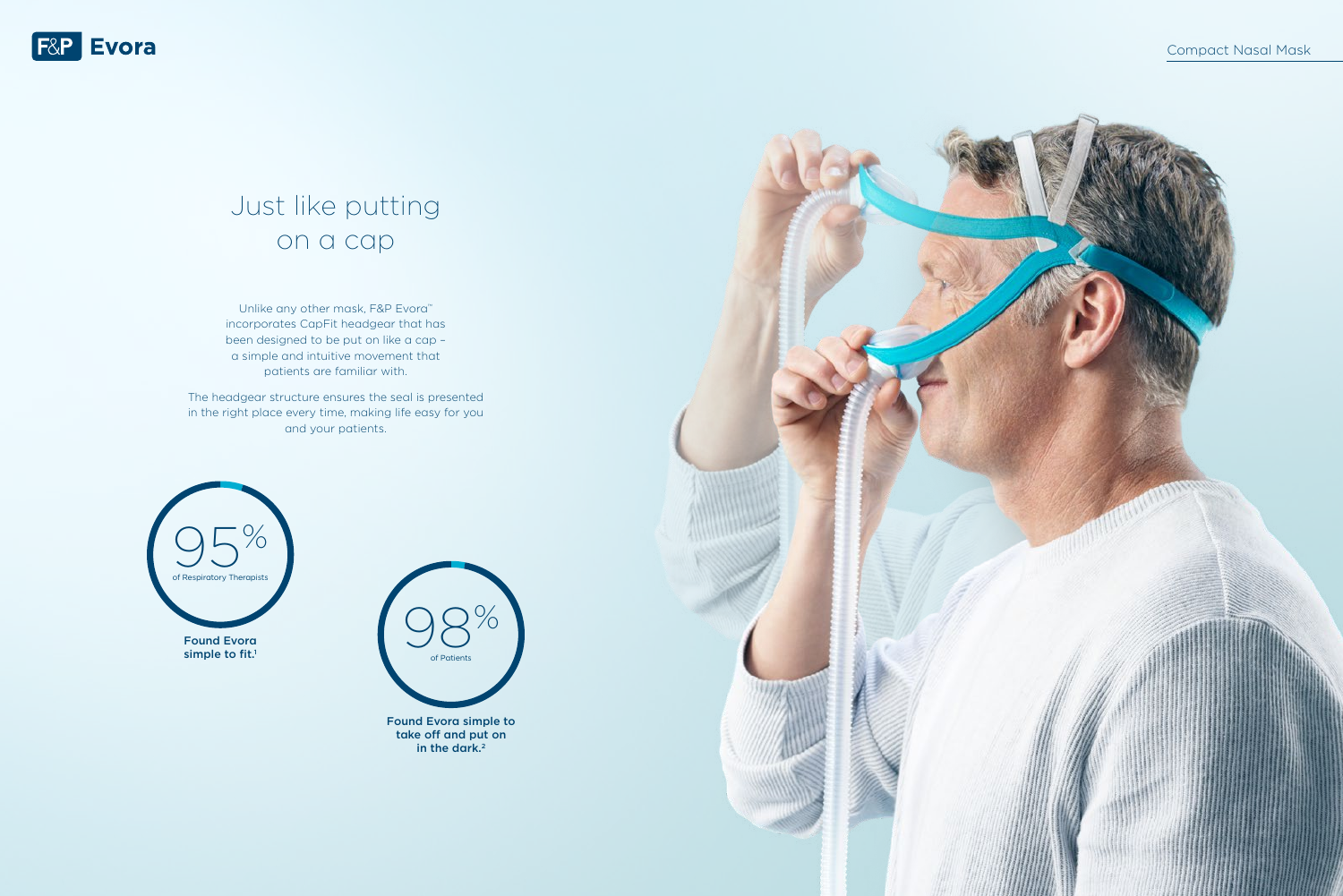# The next generation of Dynamic Support

The stability wings work in synergy with the floating seal to allow freedom of movement while keeping the mask comfortably in place.



### Floating seal

Engages to wrap around the nose, providing a flexible and comfortable seal.



### Stability wings

Designed to keep the floating seal in place throughout the night.

 $\qquad \qquad \qquad$  $\qquad \qquad \qquad$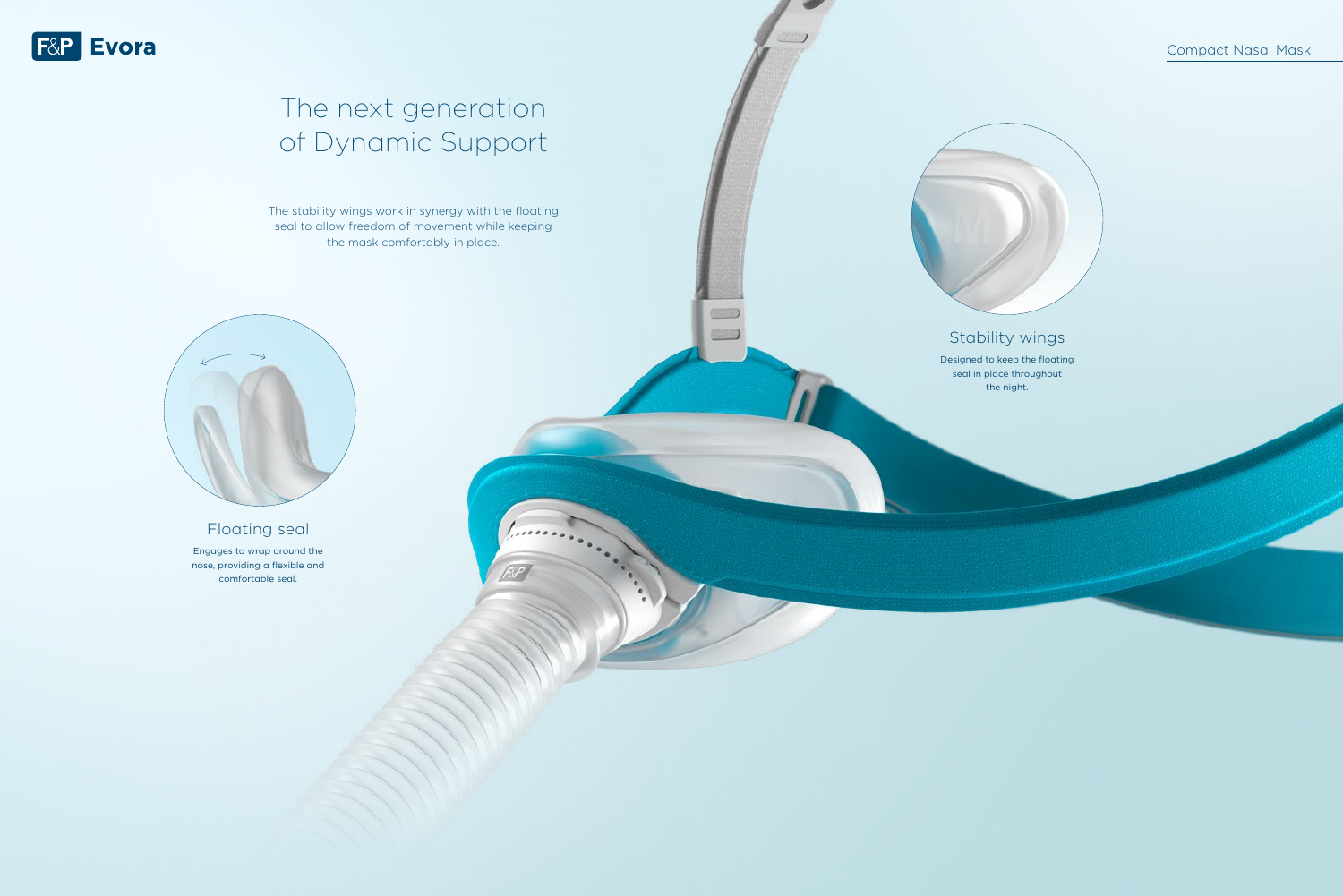#### Soft-knit fabric

Comfortable headgear designed with AirEdges to avoid leaving marks on the face.



Compact nasal seal

Soft floating seal that sits comfortably under the nose to create an unobtrusive seal.

### Radial air-flow

Laser-drilled exhaust holes designed to minimise noise and draft.

#### CapFit headgear

Minimal, one-size headgear for a simple and intuitive fit.





## Supporting your business efficiency

Clinical research shows complexity in mask design<sup>3</sup>, poor mask fit, and discomfort<sup>4</sup> can lead to more time spent with patients and ultimately non-adherence.4

When choosing a new mask consider how your choice can impact the amount of time you spend on:

- Fitting
- Educating
- Cleaning
- Ongoing support and motivation
- Resolving mask problems
- Subsequent mask setups